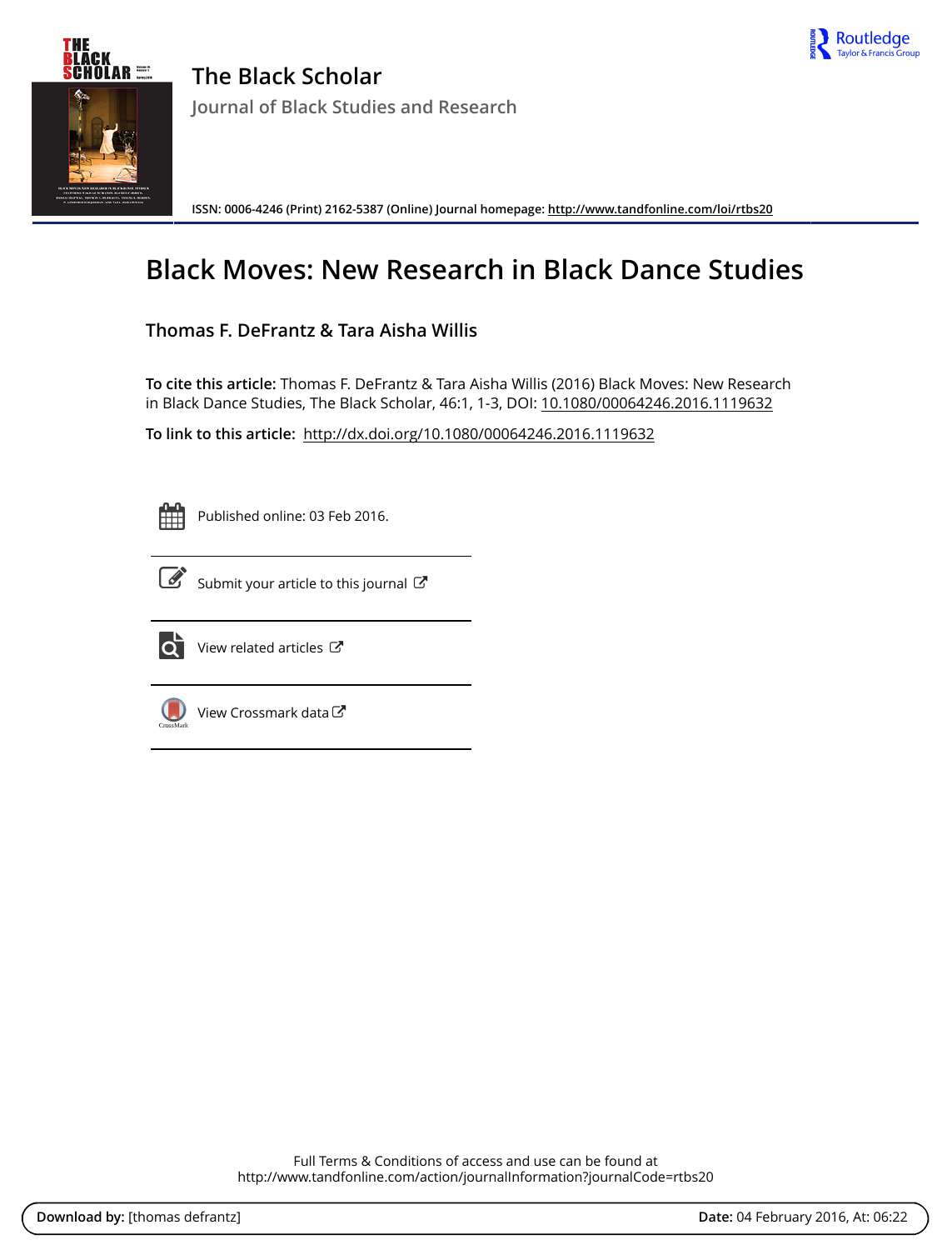## Introduction

Black Moves: New Research in Black Dance Studies

#### THOMAS F. DEFRANTZ AND TARA AISHA WILLIS

#### re dance to demonstrate our protest to the assumption of a unified subject.

Black Moves that emerge under the umbrella paradigm of an African Diaspora become dance that resists category and restores faith. We call this Black Dance to underscore its commonalities and diversity: common, in terms of the everyday ubiquity of many forms of physical expression among Black people and in circumstances rendered Black by social circumstance and experience. Diverse, in the range of activity that extends multidirectionally toward museums, church sanctuaries, street festivals, basketball courts, college classrooms, dance studios, and literary archives. We claim Black Moves as we claim Black Lives: urgent, meaning-filled, seemingly impossible; conflicted and sanctified; queer, immigrant, and embodied processes of engaged intellect.

In editing this volume, we confirm the vibrant presence of emerging research paradigms for Black Dance Studies: methods and approaches that speak to twenty-first-century manifestations of embodied, kinetic Black knowledge. We dance; we believe in dance; and we wonder at its effects and affects. We seek to open space for unusual and particular studies of how Black dance is foundational and nurturing—to Black corporealities and Black life.

Black Dance Studies sits at the intersection of dance and black studies—two disciplines that demand we contend with difficult archives, ones that we often must gather and produce as we dance and as we write. Black moves are everywhere, all the time; and yet the potent strategies that dance offers us via bodies in motion often goes unnoticed or brushed off as an object of study. And yet: dance illuminates something particular about Blackness, and Blackness illuminates something distinctive about dance. The compelling avenues of research exhibited in this volume extend—in many directions—the capacities of Black Studies to accommodate nuanced, careful discussions of dance as a site and symptom of historical, contemporary, and future modes of black life.

These seven original offerings reflect the work of researchers in various career positions and geographic sites of study. Tara Aisha Willis zooms in on a repetitive movement that appears in several of choreographer David Thomson's performances to produce a theoretical rendering of the visual field of contemporary dance in relationship to Blackness. Positioning her analyses on a potent concept of choreographic ambiguity, Willis exposes how Thomson's body in contradiction works within his audience's eyes and holds historical terms of dance in complex balance. Takiyah Nur Amin wonders at architectures of knowledge that produce an "outside" to college dance pedagogies that must be occupied by African diaspora dance and its discontents. Examining the curricular models of several undergraduate liberal arts dance programs, Amin suggests the wealth of opportunity offered by placing traditional and contemporary African diaspora dance forms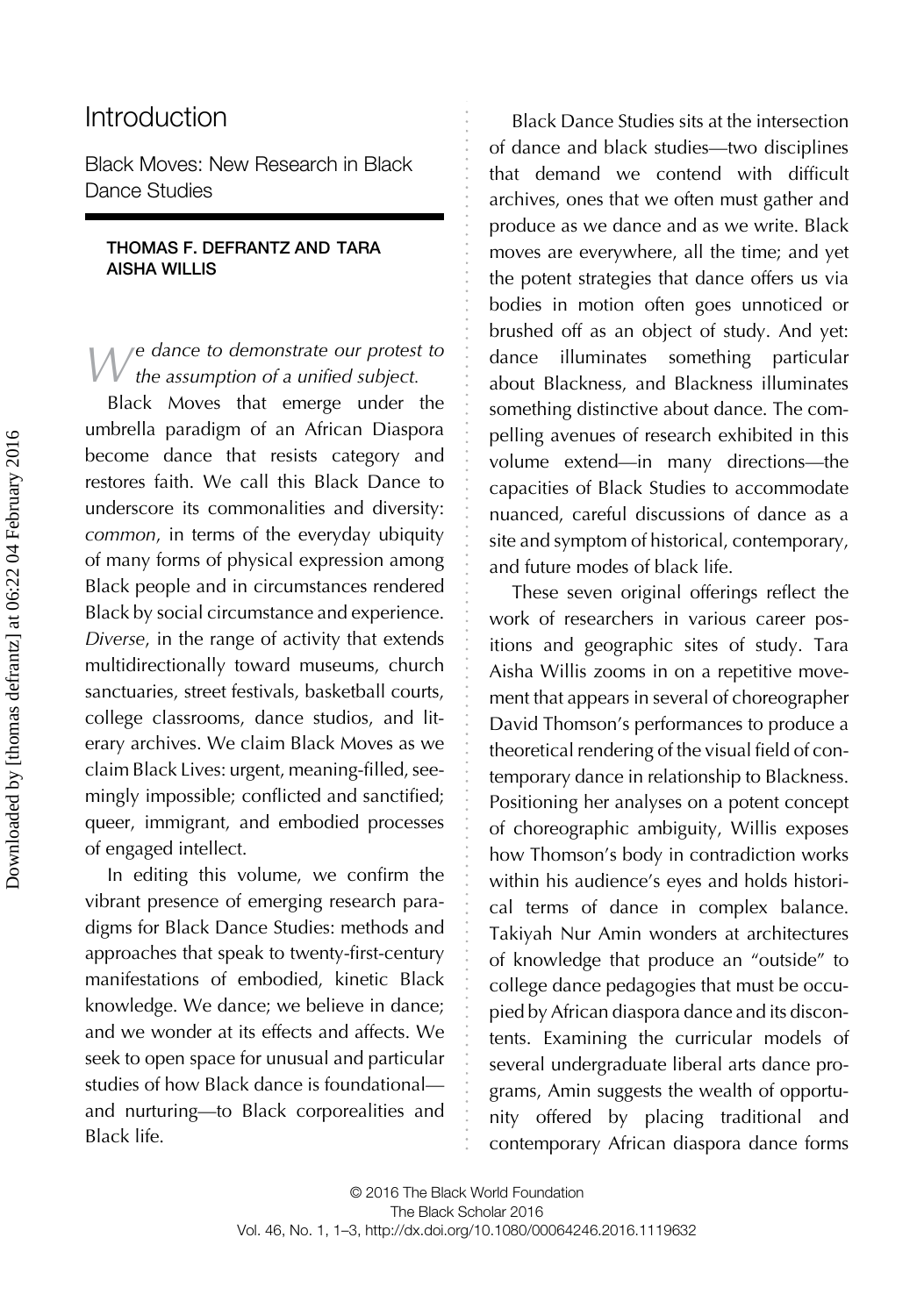at the center of study. Rachel Carrico analyzes racialized discourses of the "natural" that echo through both colonialist readings of black dances (like second-lining in New Orleans) and the effects of "natural" disasters (like the havoc wrought by Hurricane Katrina). Pointing to scenes of Black social dance as ritual spaces of knowledge transmission that upend such discourses, Carrico focuses on the "do-watcha-wanna" attitude expressed by many second-line dancers.

The translocations and reiterations of such dances across social contexts make for a complicated archive: Black social dance arrives as excessive to and outside of language. But this excessiveness sometimes paradoxically means that dance must arrive primarily as text, rising out of archives mined for the excesses of movement and performance they illuminate, if only partially. Tayana L. Hardin sees such potency in Katherine Dunham's archival materials, and brings literary strategies to bear on Dunham's notes for her anti-lynching ballet Southland. The image and material presence of the lynching victim's body in the onstage narrative might seem to fix Black dance in a "never-ending, traumatic loop of despair and tragedy," but Hardin ultimately asserts that the archival quality of Black dance reminds us of the "many ways the Black dancing body lends itself to the ongoing story of what remains."

P. Kimberleigh Jordan examines the embodied acts of resistance contained by the performance of spirituals in historical and contemporary contexts. Jordan connects a consideration of the ring shout, the oldest African American mode of "running sound through moving bodies," to twenty-first century acts of social protest engaged by Black and brown bodies, reading both congregational and concert performances of spirituals through the powerful lens of embodiment. Dasha Chapman explores the diasporic re-membering of Haitian space materialized through Jean Appolon's dance classes in the United States. Writing to the variegations of class and culture contained in embodiments of Vodou aesthetics, Chapman confirms the complex praxes of liberation that Appolon's students engage as they "take Haitian worldviews into their bodies." Thomas F. DeFrantz finds the queer potentiality in the physical manipulations and moves of Black social dance practices like bonebreaking. He rethinks both normative renderings of gender performance and performance studies rhetorics of "queer failure."

The authors included here bring their myriad insights into embodied practices to bear on a range of dance materials and sites of emergence for Black Moves: theatrical dance, social dance, ritual and communitybuilding events, literary archives, education, and spiritual exegeses. Taken as a whole, we hope that this special issue of The Black Scholar demonstrates an expansive range of excellence in dance studies; a range of presentations that will inspire further research within and through this urgent area of inquiry.

This special issue draws on presentations from the Collegium for African Diaspora Dance conference "Dancing the African Diaspora: Theories of Black Performance" held February 7–9, 2014 on the campus of Duke University. Sponsored by SLIPPAGE: Performance | Technology | Culture, directed by Thomas F. DeFrantz; the Duke Department